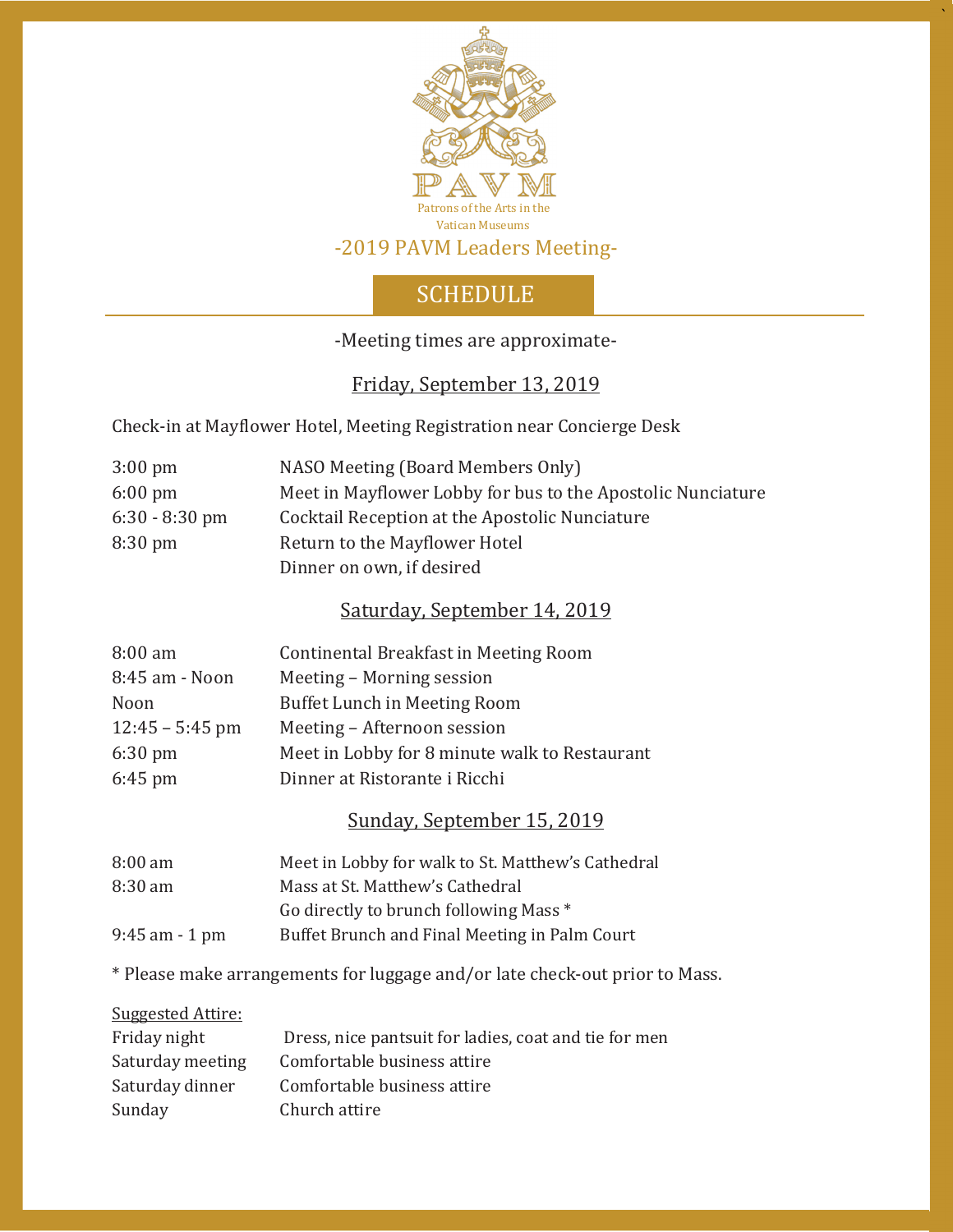

`

# REGISTRATION

## -NO REFUNDS-

| TOTAL NUMBER ATTENDING: _________ NUMBER ATTENDING MEETING: _____________        |
|----------------------------------------------------------------------------------|
|                                                                                  |
|                                                                                  |
|                                                                                  |
| DATE OF ARRIVAL: _______________________ DATE OF DEPARTURE: ____________________ |

To reserve a room, please use the following link: https://book.passkey.com/e/49809204 Room reservations are handled individually. Additional room nights must be arranged by calling the hotel at 202-347-3000.

#### Please put number attending on the appropriate line:

- \_\_\_\_\_ I (we) plan to attend all the meals listed below
	- -Or you can select individually, place number of attending-
- \_\_\_\_\_ Vatican Embassy Cocktail Party
- \_\_\_\_\_ Continental Breakfast on Saturday
- **Lunch Buffet on Saturday**
- \_\_\_\_\_Dinner at Ristorante i Ricchi
- **\_\_\_\_\_** Sunday Brunch in the Palm Court, Mayflower Hotel

If you have any questions, please contact Judy at  $\frac{1231}{\text{e}}$  aol.com or 301-514-3760. Please let us know of any special dietary needs.

Please complete this form and scan it to **jgmartin1231@aol.com** by July 15, 2019.